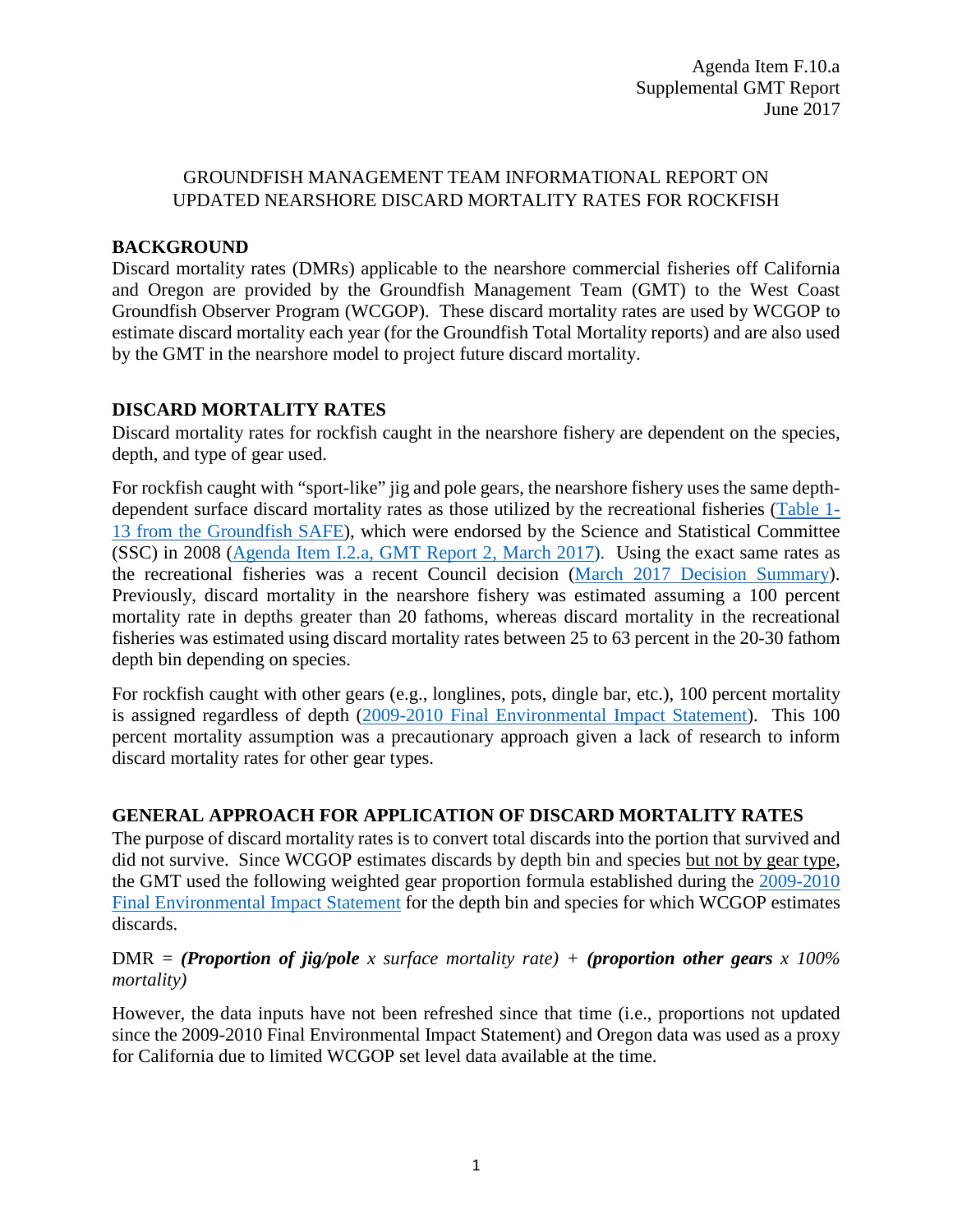The GMT therefore provided the following updates to reflect needed changes: (1) updated the gear proportions by depth with recent data; (2) calculated regional discard mortality rates to match the WCGOP estimation strata (i.e., north and south of 40°10' N. latitude); (3) utilized the Council approved changes to the "sport-like" surface discard mortality rates (described above); and (4) incorporated a bias modifier to calibrate the gear proportions from WCGOP (a sub-sample of landings) to reflect the gear proportions from fish tickets in PacFIN (a census of landings).

A detailed description of the methods used is described in the Appendix. The R script and input files are available upon request – noting that only those with access to confidential PacFIN and WCGOP observer data would be able to run the script. The updated discard mortality rates to be provided to WCGOP are for north and south of 40°10' N. latitude (Tables 1 and 2, respectively).

| <b>WCGOP</b><br>Strata | <b>Species</b>                      | Depth bin<br>(fm) | Proportion<br>Jigpole | Proportion<br>Other | Jigpole<br><b>DMR</b> | Other<br><b>DMR</b> | Final<br><b>DMR</b> |
|------------------------|-------------------------------------|-------------------|-----------------------|---------------------|-----------------------|---------------------|---------------------|
| N of 4010              | <b>Black and Yellow</b><br>Rockfish | 0 to 10           | 0.92                  | 0.08                | 0.13                  | 1.00                | 0.20                |
| N of 4010              | <b>Black and Yellow</b><br>Rockfish | 10 to 20          | 0.90                  | 0.10                | 0.24                  | 1.00                | 0.31                |
| N of 4010              | <b>Black and Yellow</b><br>Rockfish | 20 to 30          | 0.75                  | 0.25                | 0.37                  | 1.00                | 0.52                |
| N of 4010              | <b>Black and Yellow</b><br>Rockfish | $30+$             | 1.00                  | 0.00                | 1.00                  | 1.00                | 1.00                |
| N of 4010              | <b>Black Rockfish</b>               | $0$ to $10$       | 0.92                  | 0.08                | 0.11                  | 1.00                | 0.18                |
| N of 4010              | <b>Black Rockfish</b>               | 10 to 20          | 0.90                  | 0.10                | 0.20                  | 1.00                | 0.28                |
| N of 4010              | <b>Black Rockfish</b>               | 20 to 30          | 0.75                  | 0.25                | 0.29                  | 1.00                | 0.46                |
| N of 4010              | <b>Black Rockfish</b>               | $30+$             | 1.00                  | 0.00                | 0.63                  | 1.00                | 0.63                |
| N of 4010              | <b>Blue Rockfish</b>                | 0 to 10           | 0.92                  | 0.08                | 0.18                  | 1.00                | 0.25                |
| N of 4010              | <b>Blue Rockfish</b>                | 10 to 20          | 0.90                  | 0.10                | 0.30                  | 1.00                | 0.37                |
| N of 4010              | <b>Blue Rockfish</b>                | 20 to 30          | 0.75                  | 0.25                | 0.43                  | 1.00                | 0.57                |
| N of 4010              | <b>Blue Rockfish</b>                | $30+$             | 1.00                  | 0.00                | 1.00                  | 1.00                | 1.00                |
| N of 4010              | Bocaccio                            | 0 to 10           | 0.92                  | 0.08                | 0.19                  | 1.00                | 0.26                |
| N of 4010              | Bocaccio                            | 10 to 20          | 0.90                  | 0.10                | 0.32                  | 1.00                | 0.39                |
| N of 4010              | Bocaccio                            | 20 to 30          | 0.75                  | 0.25                | 0.46                  | 1.00                | 0.59                |
| N of 4010              | Bocaccio                            | $30+$             | 1.00                  | 0.00                | 1.00                  | 1.00                | 1.00                |
| N of 4010              | <b>Brown Rockfish</b>               | 0 to 10           | 0.92                  | 0.08                | 0.12                  | 1.00                | 0.19                |
| N of 4010              | <b>Brown Rockfish</b>               | 10 to 20          | 0.90                  | 0.10                | 0.22                  | 1.00                | 0.30                |
| N of 4010              | <b>Brown Rockfish</b>               | 20 to 30          | 0.75                  | 0.25                | 0.33                  | 1.00                | 0.49                |
| N of 4010              | <b>Brown Rockfish</b>               | $30+$             | 1.00                  | 0.00                | 1.00                  | 1.00                | 1.00                |
| N of 4010              | Calico Rockfish                     | 0 to 10           | 0.92                  | 0.08                | 0.24                  | 1.00                | 0.30                |
| N of 4010              | Calico Rockfish                     | 10 to 20          | 0.90                  | 0.10                | 0.43                  | 1.00                | 0.49                |
| N of 4010              | Calico Rockfish                     | 20 to 30          | 0.75                  | 0.25                | 0.60                  | 1.00                | 0.70                |
| N of 4010              | Calico Rockfish                     | $30+$             | 1.00                  | 0.00                | 1.00                  | 1.00                | 1.00                |
| N of 4010              | Canary Rockfish                     | 0 to 10           | 0.92                  | 0.08                | 0.21                  | 1.00                | 0.27                |
| N of 4010              | Canary Rockfish                     | 10 to 20          | 0.90                  | 0.10                | 0.37                  | 1.00                | 0.43                |
| N of 4010              | Canary Rockfish                     | 20 to 30          | 0.75                  | 0.25                | 0.53                  | 1.00                | 0.65                |
| N of 4010              | Canary Rockfish                     | $30+$             | 1.00                  | 0.00                | 1.00                  | 1.00                | 1.00                |

**Table 1. Updated Nearshore discard mortality rates for north of 40°10' N. latitude.**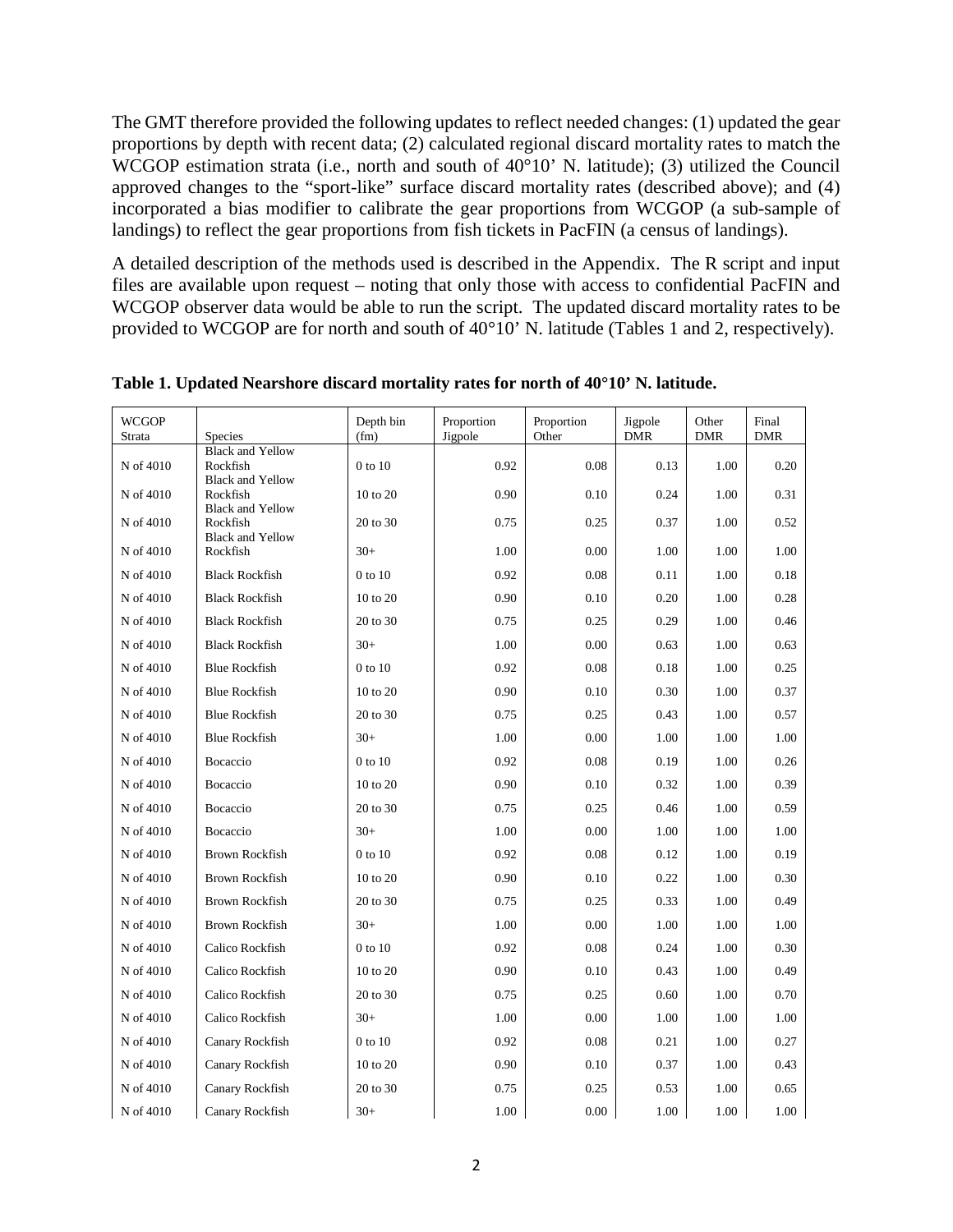| <b>WCGOP</b><br>Strata | <b>Species</b>        | Depth bin<br>(fm) | Proportion<br>Jigpole | Proportion<br>Other | Jigpole<br><b>DMR</b> | Other<br><b>DMR</b> | Final<br><b>DMR</b> |
|------------------------|-----------------------|-------------------|-----------------------|---------------------|-----------------------|---------------------|---------------------|
| N of 4010              | China Rockfish        | 0 to 10           | 0.92                  | 0.08                | 0.13                  | 1.00                | 0.20                |
| N of 4010              | China Rockfish        | 10 to 20          | 0.90                  | 0.10                | 0.24                  | 1.00                | 0.31                |
| N of 4010              | China Rockfish        | 20 to 30          | 0.75                  | 0.25                | 0.37                  | 1.00                | 0.52                |
| N of 4010              | China Rockfish        | $30+$             | 1.00                  | 0.00                | 1.00                  | 1.00                | 1.00                |
| N of 4010              | Copper Rockfish       | 0 to 10           | 0.92                  | 0.08                | 0.19                  | 1.00                | 0.26                |
| N of 4010              | Copper Rockfish       | 10 to 20          | 0.90                  | 0.10                | 0.33                  | 1.00                | 0.40                |
| N of 4010              | Copper Rockfish       | 20 to 30          | 0.75                  | 0.25                | 0.48                  | 1.00                | 0.61                |
| N of 4010              | Copper Rockfish       | $30+$             | 1.00                  | 0.00                | 1.00                  | 1.00                | 1.00                |
| N of 4010              | Gopher Rockfish       | 0 to 10           | 0.92                  | 0.08                | 0.19                  | 1.00                | 0.26                |
| N of 4010              | Gopher Rockfish       | 10 to 20          | 0.90                  | 0.10                | 0.34                  | 1.00                | 0.40                |
| N of 4010              | Gopher Rockfish       | 20 to 30          | 0.75                  | 0.25                | 0.49                  | 1.00                | 0.62                |
| N of 4010              | Gopher Rockfish       | $30+$             | 1.00                  | 0.00                | 1.00                  | 1.00                | 1.00                |
| N of 4010              | Grass Rockfish        | 0 to 10           | 0.92                  | 0.08                | 0.23                  | 1.00                | 0.29                |
| N of 4010              | Grass Rockfish        | 10 to 20          | 0.90                  | 0.10                | 0.45                  | 1.00                | 0.50                |
| N of 4010              | Grass Rockfish        | 20 to 30          | 0.75                  | 0.25                | 0.63                  | 1.00                | 0.72                |
| N of 4010              | Grass Rockfish        | $30+$             | 1.00                  | 0.00                | 1.00                  | 1.00                | 1.00                |
| N of 4010              | Kelp Rockfish         | 0 to 10           | 0.92                  | 0.08                | 0.11                  | 1.00                | 0.18                |
| N of 4010              | Kelp Rockfish         | 10 to 20          | 0.90                  | 0.10                | 0.19                  | 1.00                | 0.27                |
| N of 4010              | Kelp Rockfish         | 20 to 30          | 0.75                  | 0.25                | 0.29                  | 1.00                | 0.46                |
| N of 4010              | Kelp Rockfish         | $30+$             | 1.00                  | 0.00                | 1.00                  | 1.00                | 1.00                |
| N of 4010              | Olive Rockfish        | 0 to 10           | 0.92                  | 0.08                | 0.34                  | 1.00                | 0.39                |
| N of 4010              | Olive Rockfish        | 10 to 20          | 0.90                  | 0.10                | 0.45                  | 1.00                | 0.50                |
| N of 4010              | Olive Rockfish        | 20 to 30          | 0.75                  | 0.25                | 0.57                  | 1.00                | 0.68                |
| N of 4010              | Olive Rockfish        | $30+$             | 1.00                  | 0.00                | 1.00                  | 1.00                | 1.00                |
| N of 4010              | Quillback Rockfish    | 0 to 10           | 0.92                  | 0.08                | 0.21                  | 1.00                | 0.27                |
| N of 4010              | Quillback Rockfish    | 10 to 20          | 0.90                  | 0.10                | 0.35                  | 1.00                | 0.41                |
| N of 4010              | Quillback Rockfish    | 20 to 30          | 0.75                  | 0.25                | 0.52                  | 1.00                | 0.64                |
| N of 4010              | Quillback Rockfish    | $30+$             | 1.00                  | 0.00                | 1.00                  | 1.00                | 1.00                |
| $\hbox{N}$ of $4010$   | <b>Tiger Rockfish</b> | $0$ to $10\,$     | 0.92                  | $0.08\,$            | 0.20                  | 1.00                | 0.26                |
| N of 4010              | <b>Tiger Rockfish</b> | $10$ to $20\,$    | 0.90                  | $0.10\,$            | 0.35                  | 1.00                | 0.41                |
| N of 4010              | <b>Tiger Rockfish</b> | $20$ to $30\,$    | 0.75                  | 0.25                | 0.51                  | 1.00                | 0.63                |
| N of 4010              | <b>Tiger Rockfish</b> | $30+$             | 1.00                  | 0.00                | 1.00                  | 1.00                | 1.00                |
| N of 4010              | Treefish              | 0 to 10           | 0.92                  | 0.08                | 0.14                  | 1.00                | 0.21                |
| N of 4010              | Treefish              | $10$ to $20\,$    | 0.90                  | 0.10                | 0.25                  | 1.00                | 0.32                |
| N of 4010              | Treefish              | 20 to 30          | 0.75                  | 0.25                | 0.39                  | 1.00                | 0.54                |
| N of 4010              | Treefish              | $30+$             | 1.00                  | 0.00                | 1.00                  | 1.00                | 1.00                |
| N of 4010              | Vermilion Rockfish    | 0 to 10           | 0.92                  | 0.08                | 0.20                  | 1.00                | 0.26                |
| N of 4010              | Vermilion Rockfish    | $10$ to $20\,$    | 0.90                  | 0.10                | 0.34                  | 1.00                | 0.40                |
| N of 4010              | Vermilion Rockfish    | $20$ to $30\,$    | 0.75                  | 0.25                | 0.50                  | 1.00                | 0.62                |
| N of 4010              | Vermilion Rockfish    | $30+$             | 1.00                  | 0.00                | 1.00                  | 1.00                | 1.00                |
| N of 4010              | Widow Rockfish        | $0$ to $10\,$     | 0.92                  | 0.08                | 0.21                  | 1.00                | 0.27                |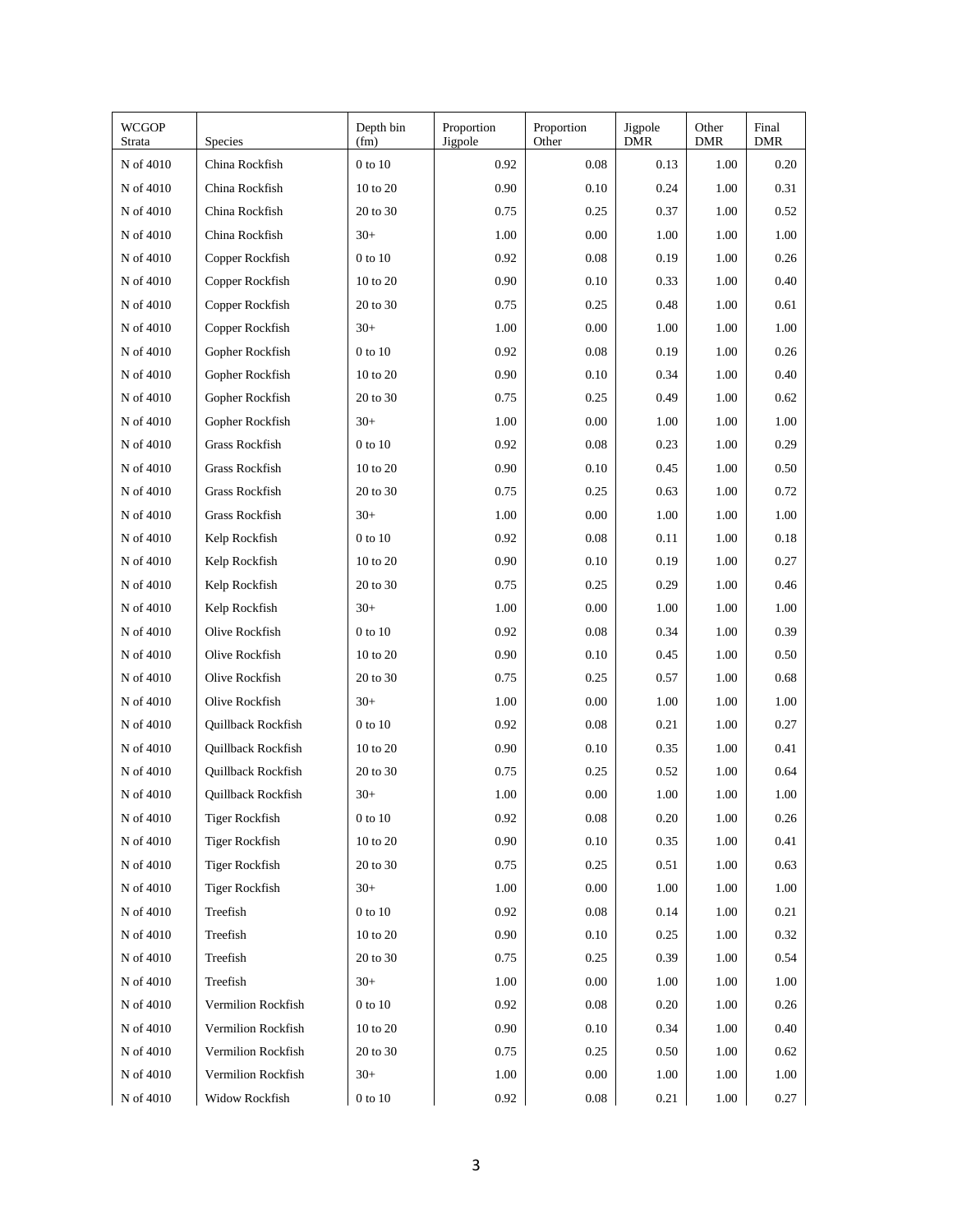| <b>WCGOP</b><br>Strata | <b>Species</b>        | Depth bin<br>(fm)   | Proportion<br>Jigpole | Proportion<br>Other | Jigpole<br><b>DMR</b> | Other<br><b>DMR</b> | Final<br><b>DMR</b> |
|------------------------|-----------------------|---------------------|-----------------------|---------------------|-----------------------|---------------------|---------------------|
| N of 4010              | Widow Rockfish        | 10 to 20            | 0.90                  | 0.10                | 0.36                  | 1.00                | 0.42                |
| N of 4010              | Widow Rockfish        | $20 \text{ to } 30$ | 0.75                  | 0.25                | 0.52                  | 1.00                | 0.64                |
| N of 4010              | <b>Widow Rockfish</b> | $30+$               | 1.00                  | 0.00                | 1.00                  | 1.00                | 1.00                |
| N of 4010              | Yelloweye Rockfish    | 0 to 10             | 0.92                  | 0.08                | 0.22                  | 1.00                | 0.28                |
| N of 4010              | Yelloweye Rockfish    | $10 \text{ to } 20$ | 0.90                  | 0.10                | 0.39                  | 1.00                | 0.45                |
| N of 4010              | Yelloweye Rockfish    | 20 to 30            | 0.75                  | 0.25                | 0.56                  | 1.00                | 0.67                |
| N of 4010              | Yelloweye Rockfish    | $30+$               | 1.00                  | 0.00                | 1.00                  | 1.00                | 1.00                |
| N of 4010              | Yellowtail Rockfish   | 0 to 10             | 0.92                  | 0.08                | 0.10                  | 1.00                | 0.17                |
| N of 4010              | Yellowtail Rockfish   | $10 \text{ to } 20$ | 0.90                  | 0.10                | 0.17                  | 1.00                | 0.25                |
| N of 4010              | Yellowtail Rockfish   | 20 to 30            | 0.75                  | 0.25                | 0.25                  | 1.00                | 0.43                |
| N of 4010              | Yellowtail Rockfish   | $30+$               | 1.00                  | 0.00                | 0.50                  | 1.00                | 0.50                |

# **Table 2. Updated Nearshore discard mortality rates for south of 40°10' N. latitude.**

| <b>WCGOP</b><br>Strata | Species                          | Depth bin<br>(fm) | Proportion<br>Jigpole | Proportion<br>Other | Jigpole<br><b>DMR</b> | Other<br><b>DMR</b> | Final<br><b>DMR</b> |
|------------------------|----------------------------------|-------------------|-----------------------|---------------------|-----------------------|---------------------|---------------------|
| S of 4010              | <b>Black and Yellow Rockfish</b> | 0 to 10           | 0.53                  | 0.47                | 0.13                  | 1.00                | 0.54                |
| S of 4010              | <b>Black and Yellow Rockfish</b> | 10 to 20          | 0.47                  | 0.53                | 0.24                  | 1.00                | 0.65                |
| S of 4010              | <b>Black and Yellow Rockfish</b> | 20 to 30          | 0.44                  | 0.56                | 0.37                  | 1.00                | 0.72                |
| S of 4010              | <b>Black and Yellow Rockfish</b> | $30+$             | 0.12                  | 0.88                | 1.00                  | 1.00                | 1.00                |
| S of 4010              | <b>Black Rockfish</b>            | 0 to 10           | 0.53                  | 0.47                | 0.11                  | 1.00                | 0.53                |
| S of 4010              | <b>Black Rockfish</b>            | 10 to 20          | 0.47                  | 0.53                | 0.20                  | 1.00                | 0.63                |
| S of 4010              | <b>Black Rockfish</b>            | 20 to 30          | 0.44                  | 0.56                | 0.29                  | 1.00                | 0.69                |
| S of 4010              | <b>Black Rockfish</b>            | $30+$             | 0.12                  | 0.88                | 0.63                  | 1.00                | 0.96                |
| S of 4010              | <b>Blue Rockfish</b>             | 0 to 10           | 0.53                  | 0.47                | 0.18                  | 1.00                | 0.57                |
| S of 4010              | <b>Blue Rockfish</b>             | 10 to 20          | 0.47                  | 0.53                | 0.30                  | 1.00                | 0.67                |
| S of 4010              | <b>Blue Rockfish</b>             | 20 to 30          | 0.44                  | 0.56                | 0.43                  | 1.00                | 0.75                |
| S of 4010              | <b>Blue Rockfish</b>             | $30+$             | 0.12                  | 0.88                | 1.00                  | 1.00                | 1.00                |
| S of 4010              | Bocaccio                         | $0$ to $10$       | 0.53                  | 0.47                | 0.19                  | 1.00                | 0.57                |
| S of 4010              | Bocaccio                         | 10 to 20          | 0.47                  | 0.53                | 0.32                  | 1.00                | 0.68                |
| S of 4010              | Bocaccio                         | 20 to 30          | 0.44                  | 0.56                | 0.46                  | 1.00                | 0.76                |
| S of 4010              | Bocaccio                         | $30+$             | 0.12                  | 0.88                | 1.00                  | 1.00                | 1.00                |
| S of 4010              | <b>Brown Rockfish</b>            | 0 to 10           | 0.53                  | 0.47                | 0.12                  | 1.00                | 0.54                |
| S of 4010              | <b>Brown Rockfish</b>            | 10 to 20          | 0.47                  | 0.53                | 0.22                  | 1.00                | 0.64                |
| S of 4010              | <b>Brown Rockfish</b>            | 20 to 30          | 0.44                  | 0.56                | 0.33                  | 1.00                | 0.71                |
| S of 4010              | <b>Brown Rockfish</b>            | $30+$             | 0.12                  | 0.88                | 1.00                  | 1.00                | 1.00                |
| S of 4010              | Calico Rockfish                  | 0 to 10           | 0.53                  | 0.47                | 0.24                  | 1.00                | 0.60                |
| S of 4010              | Calico Rockfish                  | 10 to 20          | 0.47                  | 0.53                | 0.43                  | 1.00                | 0.73                |
| S of 4010              | Calico Rockfish                  | 20 to 30          | 0.44                  | 0.56                | 0.60                  | 1.00                | 0.82                |
| S of 4010              | Calico Rockfish                  | $30+$             | 0.12                  | 0.88                | 1.00                  | 1.00                | 1.00                |
| S of 4010              | Canary Rockfish                  | 0 to 10           | 0.53                  | 0.47                | 0.21                  | 1.00                | 0.58                |
| S of 4010              | Canary Rockfish                  | 10 to 20          | 0.47                  | 0.53                | 0.37                  | 1.00                | 0.71                |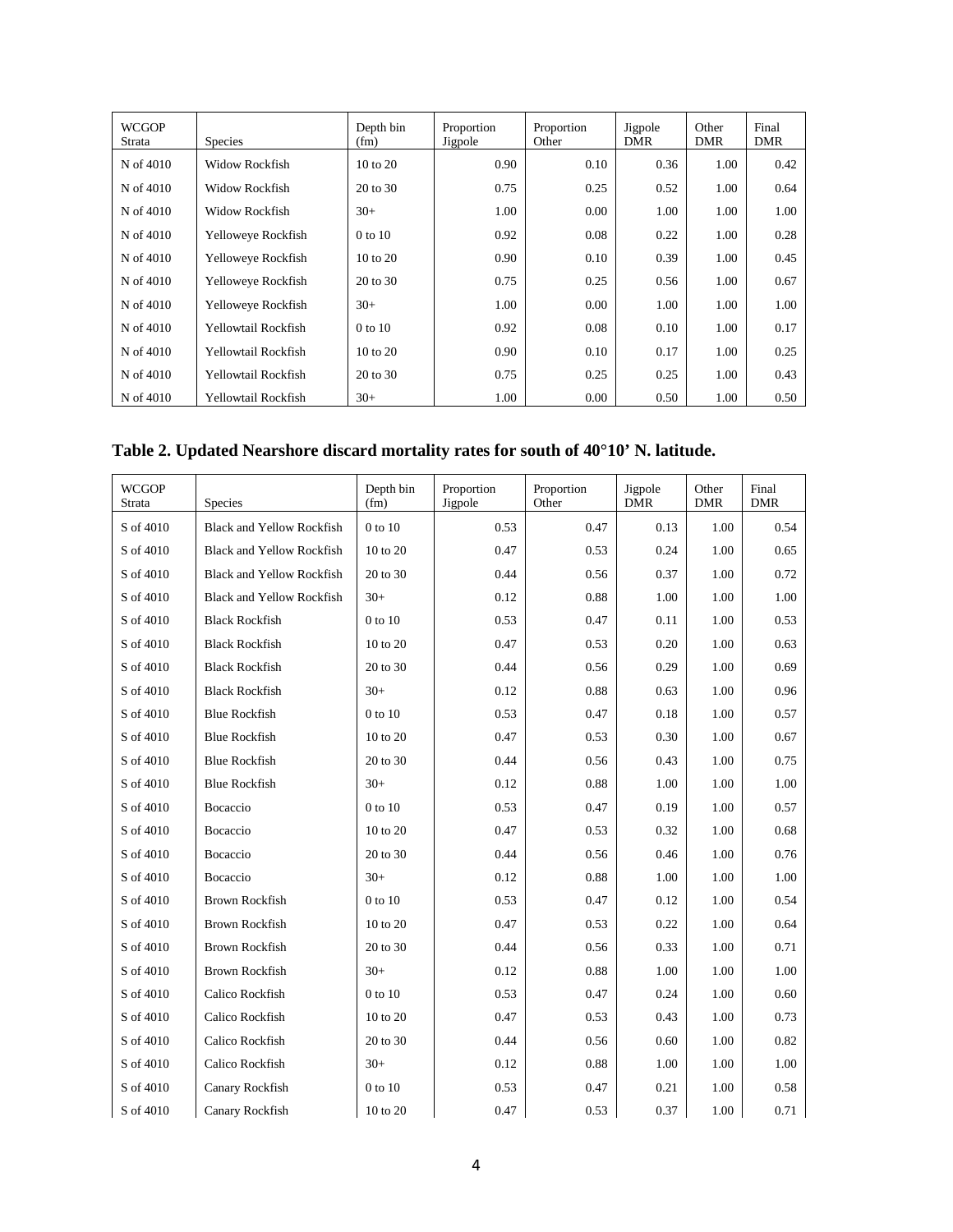| <b>WCGOP</b><br>Strata | <b>Species</b>            | Depth bin<br>(fm)   | Proportion<br>Jigpole | Proportion<br>Other | Jigpole<br><b>DMR</b> | Other<br><b>DMR</b> | Final<br><b>DMR</b> |
|------------------------|---------------------------|---------------------|-----------------------|---------------------|-----------------------|---------------------|---------------------|
| S of 4010              | Canary Rockfish           | 20 to 30            | 0.44                  | 0.56                | 0.53                  | 1.00                | 0.79                |
| S of 4010              | Canary Rockfish           | $30+$               | 0.12                  | 0.88                | 1.00                  | 1.00                | 1.00                |
| S of 4010              | China Rockfish            | $0$ to $10$         | 0.53                  | 0.47                | 0.13                  | 1.00                | 0.54                |
| S of 4010              | China Rockfish            | 10 to 20            | 0.47                  | 0.53                | 0.24                  | 1.00                | 0.65                |
| S of 4010              | China Rockfish            | 20 to 30            | 0.44                  | 0.56                | 0.37                  | 1.00                | 0.72                |
| S of 4010              | China Rockfish            | $30+$               | 0.12                  | 0.88                | 1.00                  | 1.00                | 1.00                |
| S of 4010              | Copper Rockfish           | $0$ to $10$         | 0.53                  | 0.47                | 0.19                  | 1.00                | 0.57                |
| S of 4010              | Copper Rockfish           | $10 \text{ to } 20$ | 0.47                  | 0.53                | 0.33                  | 1.00                | 0.69                |
| S of 4010              | Copper Rockfish           | 20 to 30            | 0.44                  | 0.56                | 0.48                  | 1.00                | 0.77                |
| S of 4010              | Copper Rockfish           | $30+$               | 0.12                  | 0.88                | 1.00                  | 1.00                | 1.00                |
| S of 4010              | Gopher Rockfish           | $0$ to $10$         | 0.53                  | 0.47                | 0.19                  | 1.00                | 0.57                |
| S of 4010              | Gopher Rockfish           | $10 \text{ to } 20$ | 0.47                  | 0.53                | 0.34                  | 1.00                | 0.69                |
| S of 4010              | Gopher Rockfish           | 20 to 30            | 0.44                  | 0.56                | 0.49                  | 1.00                | 0.78                |
| S of 4010              | Gopher Rockfish           | $30+$               | 0.12                  | 0.88                | 1.00                  | 1.00                | 1.00                |
| S of 4010              | Grass Rockfish            | $0$ to $10$         | 0.53                  | 0.47                | 0.23                  | 1.00                | 0.59                |
| S of 4010              | Grass Rockfish            | 10 to 20            | 0.47                  | 0.53                | 0.45                  | 1.00                | 0.74                |
| S of 4010              | Grass Rockfish            | 20 to 30            | 0.44                  | 0.56                | 0.63                  | 1.00                | 0.84                |
| S of 4010              | Grass Rockfish            | $30+$               | 0.12                  | 0.88                | 1.00                  | 1.00                | 1.00                |
| S of 4010              | Kelp Rockfish             | $0$ to $10$         | 0.53                  | 0.47                | 0.11                  | 1.00                | 0.53                |
| S of 4010              | Kelp Rockfish             | 10 to 20            | 0.47                  | 0.53                | 0.19                  | 1.00                | 0.62                |
| S of 4010              | Kelp Rockfish             | 20 to 30            | 0.44                  | 0.56                | 0.29                  | 1.00                | 0.69                |
| S of 4010              | Kelp Rockfish             | $30+$               | 0.12                  | 0.88                | 1.00                  | 1.00                | 1.00                |
| S of 4010              | Olive Rockfish            | $0$ to $10$         | 0.53                  | 0.47                | 0.34                  | 1.00                | 0.65                |
| S of 4010              | Olive Rockfish            | 10 to 20            | 0.47                  | 0.53                | 0.45                  | 1.00                | 0.74                |
| S of 4010              | Olive Rockfish            | 20 to 30            | 0.44                  | 0.56                | 0.57                  | 1.00                | 0.81                |
| S of 4010              | Olive Rockfish            | $30+$               | 0.12                  | 0.88                | 1.00                  | 1.00                | 1.00                |
| S of 4010              | <b>Ouillback Rockfish</b> | $0$ to $10$         | 0.53                  | 0.47                | 0.21                  | 1.00                | 0.58                |
| S of 4010              | <b>Ouillback Rockfish</b> | 10 to 20            | 0.47                  | 0.53                | 0.35                  | 1.00                | 0.70                |
| S of 4010              | Quillback Rockfish        | 20 to 30            | 0.44                  | 0.56                | $0.52\,$              | 1.00                | 0.79                |
| S of 4010              | Quillback Rockfish        | $30+$               | 0.12                  | $\rm 0.88$          | 1.00                  | 1.00                | 1.00                |
| S of 4010              | <b>Tiger Rockfish</b>     | 0 to 10             | 0.53                  | 0.47                | 0.20                  | 1.00                | 0.58                |
| S of 4010              | <b>Tiger Rockfish</b>     | 10 to 20            | 0.47                  | 0.53                | 0.35                  | 1.00                | 0.70                |
| S of 4010              | <b>Tiger Rockfish</b>     | 20 to 30            | 0.44                  | 0.56                | 0.51                  | 1.00                | 0.78                |
| S of 4010              | <b>Tiger Rockfish</b>     | $30+$               | 0.12                  | 0.88                | 1.00                  | 1.00                | 1.00                |
| S of 4010              | Treefish                  | 0 to 10             | 0.53                  | 0.47                | 0.14                  | 1.00                | 0.55                |
| S of 4010              | Treefish                  | 10 to 20            | 0.47                  | 0.53                | 0.25                  | 1.00                | 0.65                |
| S of 4010              | Treefish                  | 20 to 30            | 0.44                  | 0.56                | 0.39                  | 1.00                | 0.73                |
| S of 4010              | Treefish                  | $30+$               | 0.12                  | 0.88                | 1.00                  | 1.00                | 1.00                |
| S of 4010              | Vermilion Rockfish        | 0 to 10             | 0.53                  | 0.47                | 0.20                  | 1.00                | 0.58                |
| S of 4010              | Vermilion Rockfish        | $10$ to $20\,$      | 0.47                  | 0.53                | 0.34                  | 1.00                | 0.69                |
| S of 4010              | Vermilion Rockfish        | 20 to 30            | 0.44                  | 0.56                | 0.50                  | 1.00                | 0.78                |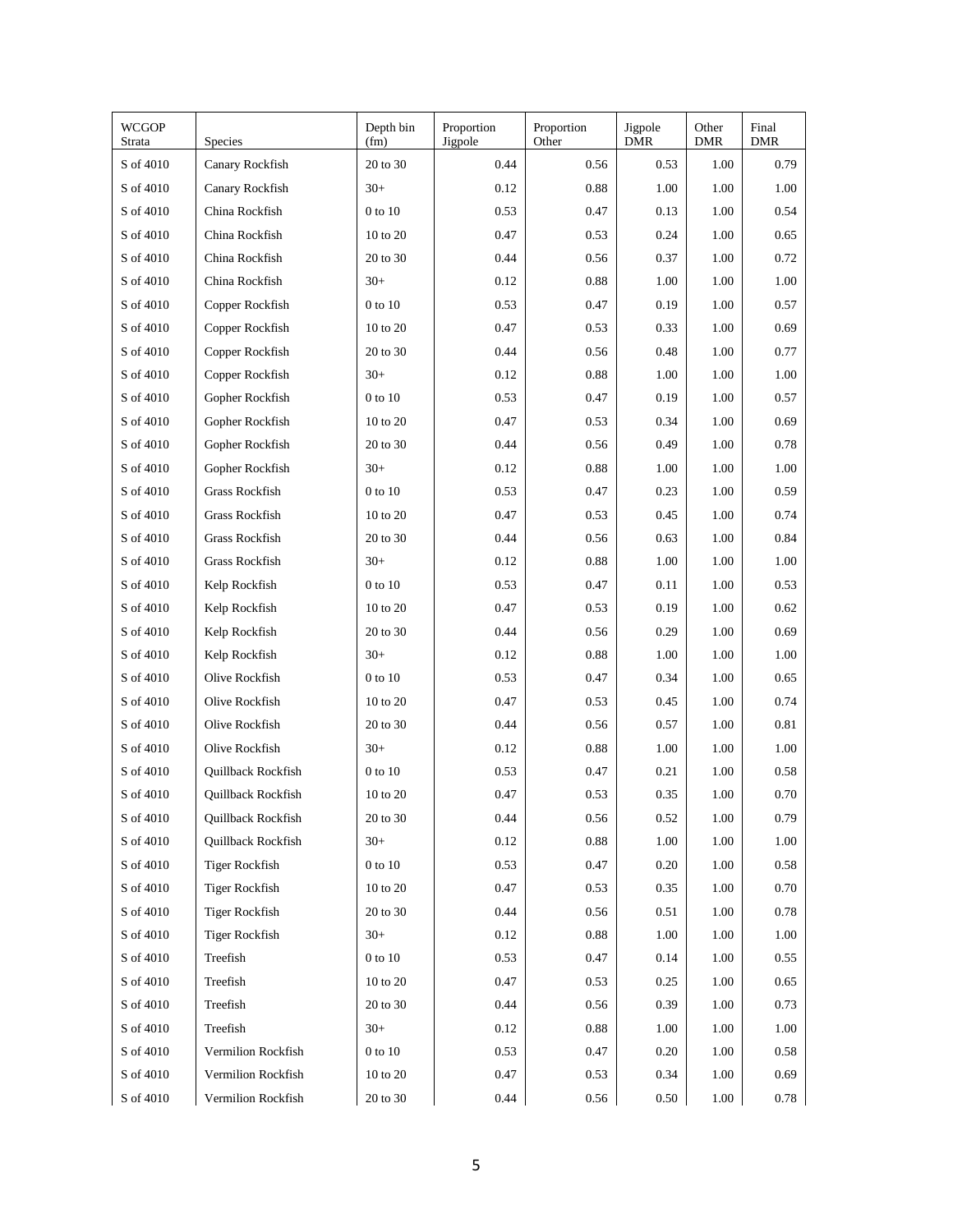| <b>WCGOP</b><br>Strata | <b>Species</b>        | Depth bin<br>(fm)   | Proportion<br>Jigpole | Proportion<br>Other | Jigpole<br><b>DMR</b> | Other<br><b>DMR</b> | Final<br><b>DMR</b> |
|------------------------|-----------------------|---------------------|-----------------------|---------------------|-----------------------|---------------------|---------------------|
| S of 4010              | Vermilion Rockfish    | $30+$               | 0.12                  | 0.88                | 1.00                  | 1.00                | 1.00                |
| S of 4010              | <b>Widow Rockfish</b> | 0 to 10             | 0.53                  | 0.47                | 0.21                  | 1.00                | 0.58                |
| S of 4010              | <b>Widow Rockfish</b> | $10 \text{ to } 20$ | 0.47                  | 0.53                | 0.36                  | 1.00                | 0.70                |
| S of 4010              | <b>Widow Rockfish</b> | 20 to 30            | 0.44                  | 0.56                | 0.52                  | 1.00                | 0.79                |
| S of 4010              | <b>Widow Rockfish</b> | $30+$               | 0.12                  | 0.88                | 1.00                  | 1.00                | 1.00                |
| S of 4010              | Yelloweye Rockfish    | 0 to 10             | 0.53                  | 0.47                | 0.22                  | 1.00                | 0.59                |
| S of 4010              | Yelloweye Rockfish    | 10 to 20            | 0.47                  | 0.53                | 0.39                  | 1.00                | 0.72                |
| S of 4010              | Yelloweye Rockfish    | 20 to 30            | 0.44                  | 0.56                | 0.56                  | 1.00                | 0.81                |
| S of 4010              | Yelloweye Rockfish    | $30+$               | 0.12                  | 0.88                | 1.00                  | 1.00                | 1.00                |
| S of 4010              | Yellowtail Rockfish   | 0 to 10             | 0.53                  | 0.47                | 0.10                  | 1.00                | 0.53                |
| S of 4010              | Yellowtail Rockfish   | $10 \text{ to } 20$ | 0.47                  | 0.53                | 0.17                  | 1.00                | 0.61                |
| S of 4010              | Yellowtail Rockfish   | 20 to 30            | 0.44                  | 0.56                | 0.25                  | 1.00                | 0.67                |
| S of 4010              | Yellowtail Rockfish   | $30+$               | 0.12                  | 0.88                | 0.50                  | 1.00                | 0.94                |

PFMC 06/10/17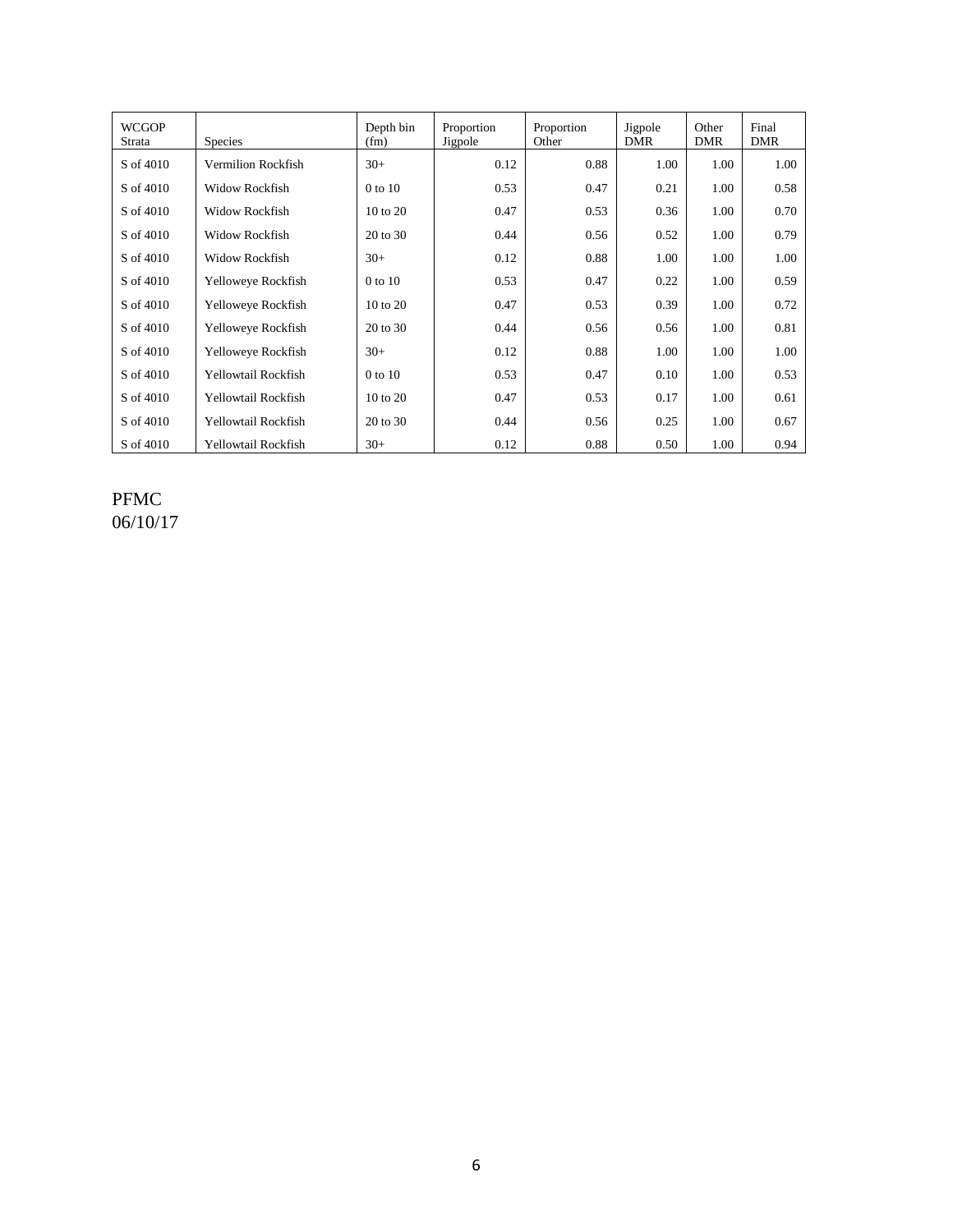## **APPENDIX DETAILED METHODOLOGY OF THE DISCARD MORTALITY RATE UPDATE**

The following approach was taken to update discard mortality rates for the nearshore fishery:

(1) Since the nearshore discard mortality rates are to be used by WCGOP to convert discards to discard mortality, the GMT mimicked the procedures utilized by WCGOP to estimate discards as closely as possible.

(1A) Since WCGOP discard estimates are stratified by areas north and south of 40° 10' N. latitude, the GMT used these same strata when updating discard mortality rates. Noting that because the nearshore model uses three area strata (i.e., south of 40° 10' N. latitude, 40° 10' - 42°, and north of 42°), the discard mortality rates generated for WCGOP for their 40°10' N. strata will be used for both the  $40^{\circ}$  10' -  $42^{\circ}$  and north of  $42^{\circ}$  model strata.

(1B) Since WCGOP discard estimates are based on bycatch rates of species X to landings of select target stocks (aptly named as denominator stocks) from observed trips applied to total landings of denominator stocks from PacFIN, the GMT used landings of the same denominator stocks when determining the proportions of landings by gear type to be use to update discard mortality rates

(1C) Although WCGOP estimates their discards on an annual basis (using year-specific) bycatch rates, the GMT pooled WCGOP landings from observed trips from 2013-2015 since those are the most recent years that reflect the current RCA structure (e.g., RCAs extended to shallower depths prior to 2013). This pooling helps improve the sample size as nearshore coverage rates are relatively low. The GMT cannot directly mimic WCGOP in this case since the observer data used by WCGOP to estimate discards in the most recent year are provided to the GMT on a one-year lag.

(2) Before the proportions of WCGOP landings by depth bin and gear were computed, **a bias correction factor was developed**. Although WCGOP does their best to obtain representative coverage, there are logistical limitations to their selection criteria (e.g., unable to sample small vessels due to safety concerns) that introduce the possibility for bias. A bias correction factor was consequently added with methods and rationale describe below.

(2A) The bias correction factor modifies the observed WCGOP landings by gear type (across all depths) in order to achieve the same overall gear proportions from PacFIN. PacFIN landings provide a near census of landings by gear type (although still estimates at the species level due to market categories) and thus provide the best ground-truthing of WCGOP gear proportions for bias detection and calibration.

The bias correction formulas provided modifiers to adjust WCGOP jig/pole vs. other observed landings via the following formulas shown below. While the bias correction formula may seem complicated, it is not. For example in the north, it modifies the percent of WCGOP jig/pole lbs. (92.1 percent) to match the percent of PacFIN jig/pole lbs. (90.3 percent) and modifies the percent of WCGOP other gear lbs. (7.9 percent) to match the percent of PacFIN other gear lbs. (9.7 percent).

```
Jig/pole modifier = 
(Total WCGOP lbs. x % of PacFIN jig/pole lbs.) / WCGOP jig/pole lbs.
```